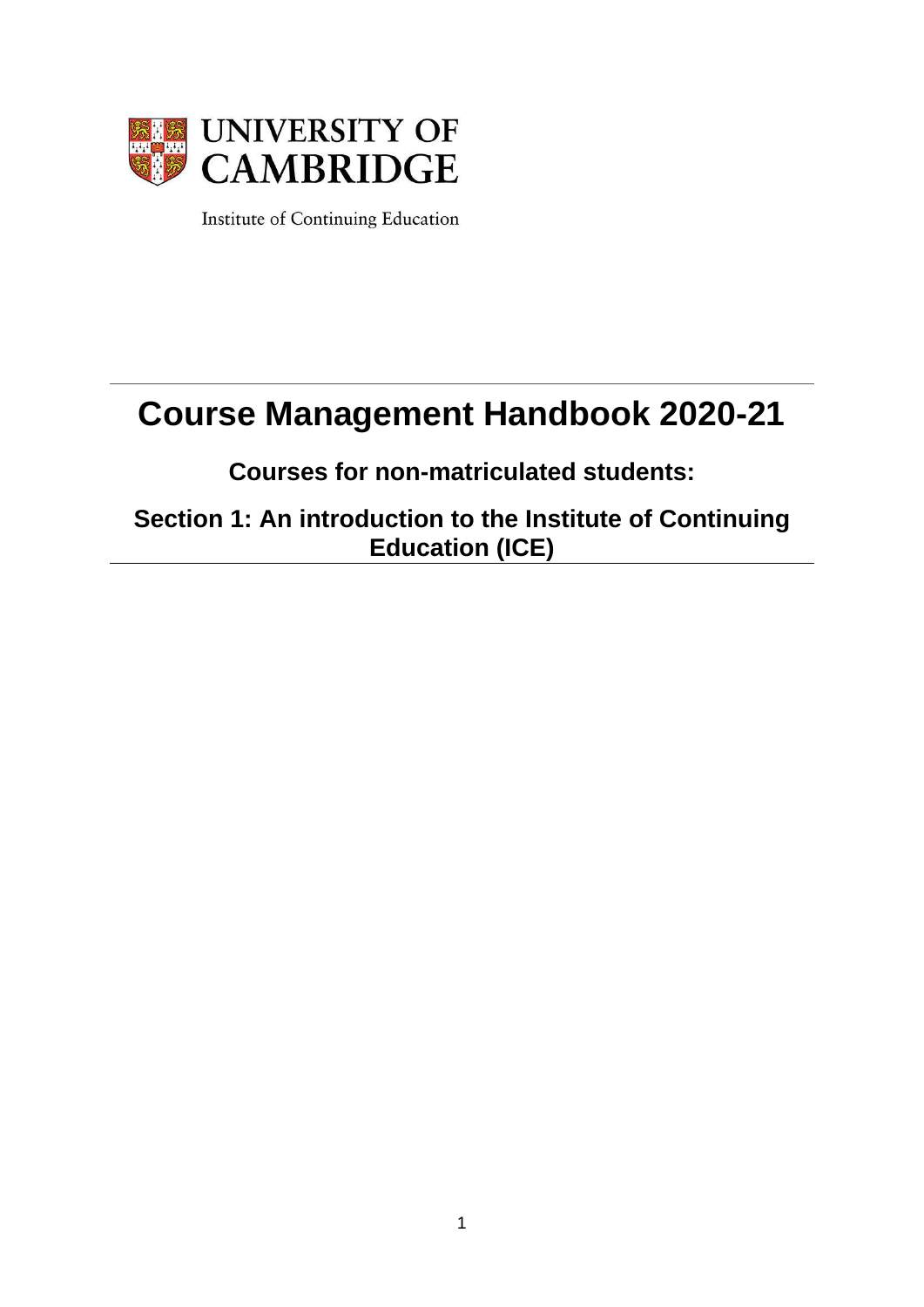## **Contents**

www.ice.cam.ac.uk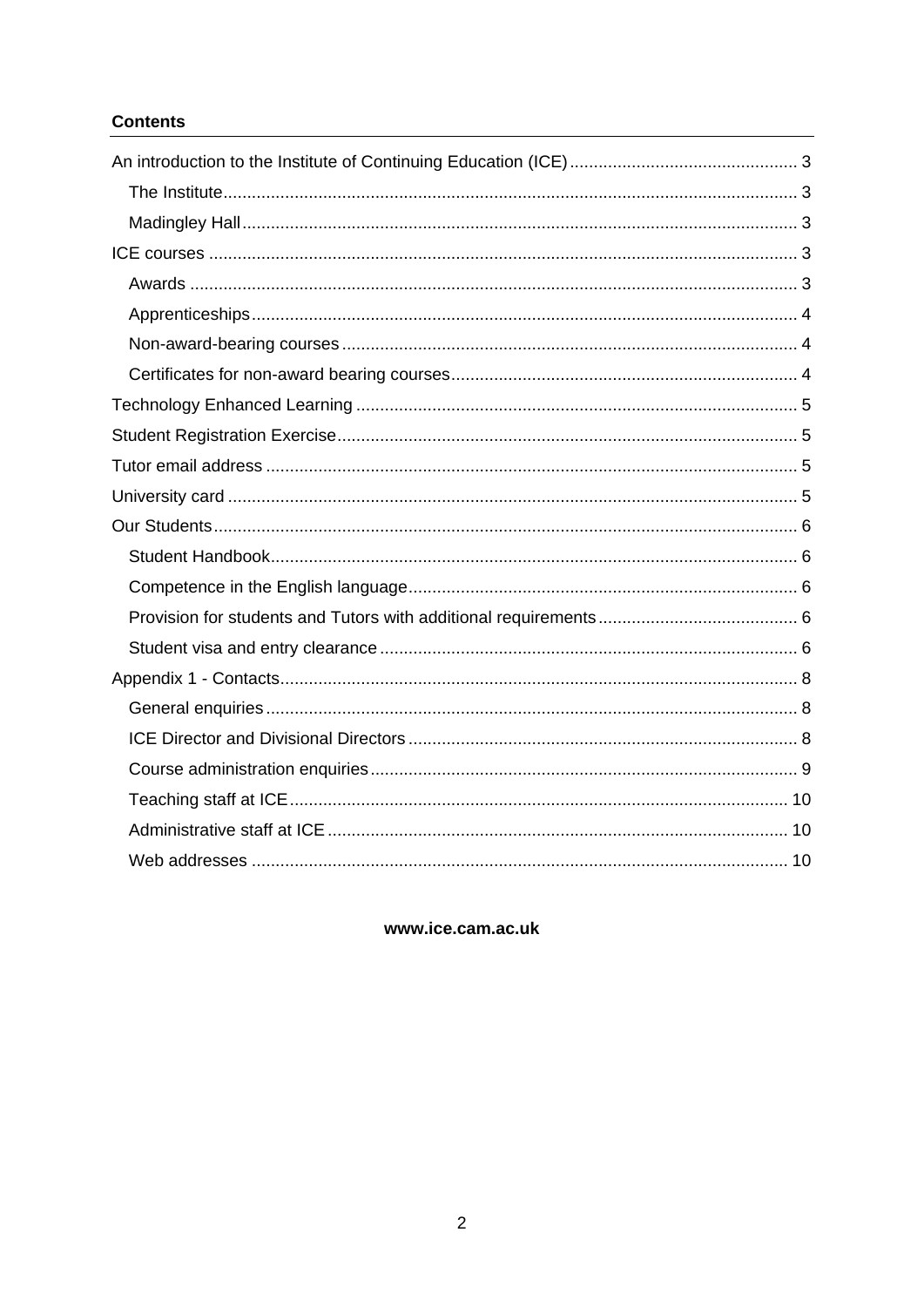# <span id="page-2-0"></span>**An introduction to the Institute of Continuing Education (ICE)**

# **The Institute**

<span id="page-2-1"></span>1. The University of Cambridge Institute of Continuing Education (referred to as 'we' or 'ICE' throughout the handbook) is the oldest continuing education department in the country. It owes its existence to James Stuart – a great proponent of higher education for women and for the working classes, and Cambridge's first real professor of Engineering (Professor of Mechanism and Applied Mechanics) – who in the 1870s established a system of extra-mural lectures that led directly to university extension courses and today's understanding of continuing education and lifelong learning.

# **Madingley Hall**

- <span id="page-2-2"></span>2. ICE has its headquarters at Madingley Hall, a beautiful 16th century country house set in its own grounds, in the village of Madingley on the western edge of Cambridge. In addition to the programme of courses described below, ICE runs a series of public lectures, concerts and social and cultural events. For details, see: [www.ice.cam.ac.uk/events](http://www.ice.cam.ac.uk/events)
- 3. The Hall has 14 classrooms which are arranged and equipped to encourage effective group learning and peer interaction. Technology-enhanced learning, including lecture capture where appropriate, is increasingly utilised and there is site-wide Wi-Fi. The Hall also has a number of social learning spaces which students and Tutors can make use of before or after class if teaching is on-site.
- 4. Madingley Hall offers disabled parking at the front of the Hall where level access is provided to the building, dining room, bar and ground floor teaching rooms. A platform lift provides access to the rooms on the first floor but is subject to safety controls and assessment for wheelchair users. There is also a platform lift for access to two study bedrooms specifically equipped for the needs of disabled students. If you require these facilities please inform your Academic Centre Coordinator as soon as possible. See: [www.ice.cam.ac.uk/info/students-additional-requirements-courses-madingley-hall](http://www.ice.cam.ac.uk/info/students-additional-requirements-courses-madingley-hall)
- 5. Some of the courses offered by ICE are held in buildings which are not managed by us. For information on their facilities, please contact the appropriate Academic Centre Coordinator (see **[appendix 1](#page-7-0)**).
- 6. Madingley Hall offers a range of catering including formal dining, afternoon teas and a café. See [www.madingleyhall.co.uk/eating](https://www.madingleyhall.co.uk/eating) The Hall also offers a home delivery service which provides hampers and takeaway food to local towns and villages – see [www.madingleyhall.co.uk/home-delivery-service](https://www.madingleyhall.co.uk/home-delivery-service)

# <span id="page-2-3"></span>**ICE courses**

- 7. All ICE courses are taught at undergraduate or postgraduate level to students predominantly studying on a part-time basis.
- 8. All students are expected to set aside sufficient time for the demands of their course or programme; to prepare for their course sessions and to participate actively in class and in the Virtual Learning Environment (VLE). In addition, students are expected to undertake any Tutor-set course work (in non-award-bearing courses) or the required assignments (when studying an award-bearing course for a University award).

## **Awards**

<span id="page-2-4"></span>9. ICE offers undergraduate and postgraduate-level Certificate, Diploma and Advanced Diploma courses, and Master of Studies (MSt) degrees. All qualifications offered by ICE are qualifications of the University of Cambridge, endorsed by the relevant Faculties or Departments and approved by the Academic Standards and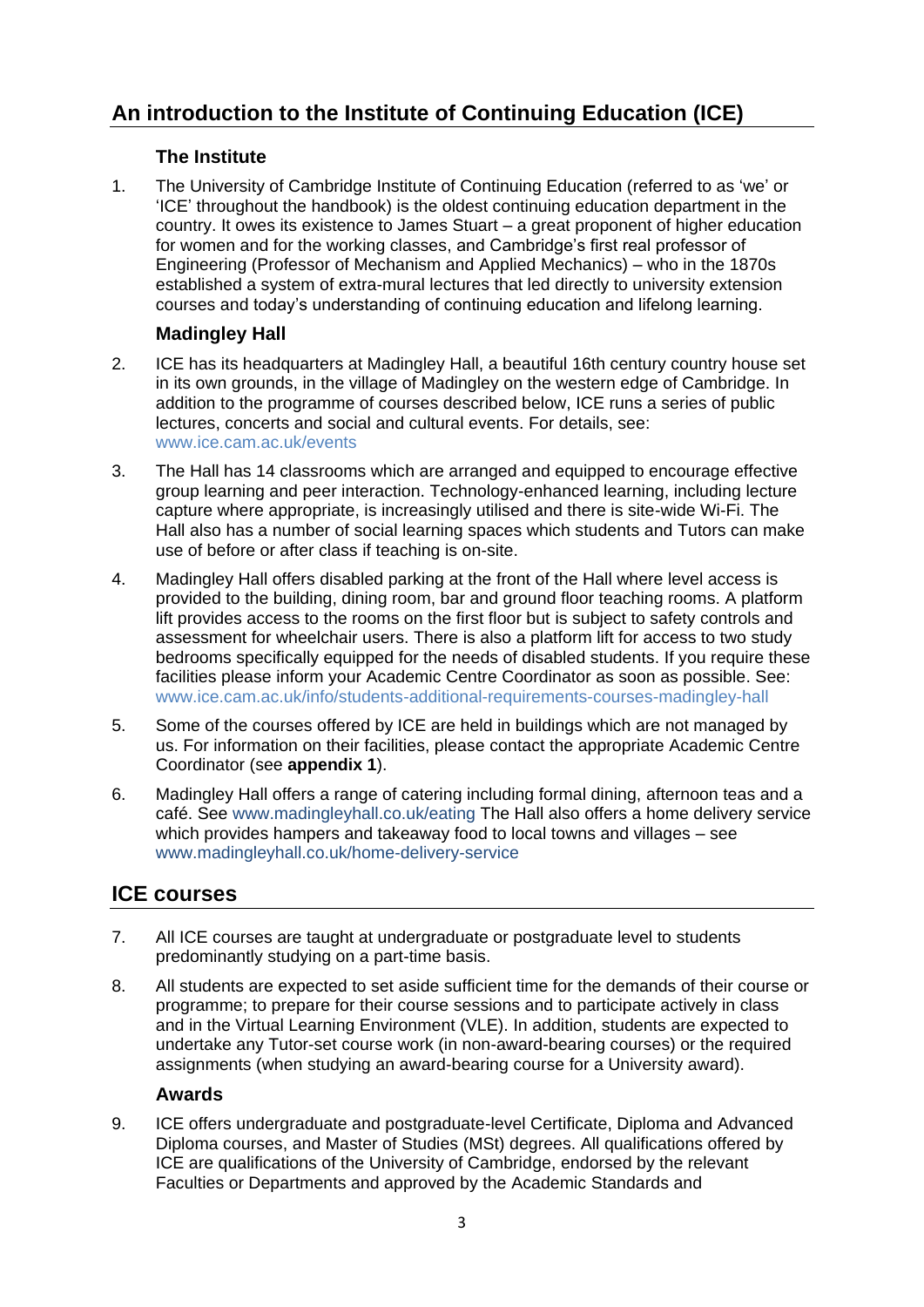Enhancement Committee of the University's General Board. Most Certificates and Diplomas are studied over the course of one academic year. These awards are referred to within the University as 'non-member awards' as students are not required to matriculate (i.e. ioin the roll of the University) or become a member of a Cambridge College, as students studying for a University of Cambridge degree must.

10. The Master of Studies (MSt) Degree is a part-time postgraduate degree studied over two years. All MSt students are matriculated (members of a Cambridge College) and may spend periods of residence in College. These degrees are offered in a range of disciplines. For details, see: [www.ice.cam.ac.uk/mst](http://www.ice.cam.ac.uk/mst) and in the individual MSt course handbooks. Students applying for an MSt are normally expected to have a good first degree and/or relevant professional experience.

#### **Apprenticeships**

<span id="page-3-0"></span>11. ICE are developing postgraduate level apprenticeships in a selected range of professional fields. We are actively working with employers who are looking to upskill their staff and utilise the levy in place. See: [www.ice.cam.ac.uk/apprenticeships](http://www.ice.cam.ac.uk/apprenticeships)

#### **Non-award-bearing courses**

- <span id="page-3-1"></span>12. ICE also offers a wide range of non-award-bearing programmes and courses in a variety of formats.
- 13. International Summer Programmes welcome participants from all over the world to study a variety of interdisciplinary and specialist programmes. Students normally reside in Cambridge during July and August whilst usually staying in a Cambridge College. ICE also ran a Virtual Summer Festival of Learning in 2020 which offered week-long remote taught courses and a number of free online talks.
- 14. Our online programme offers interactive courses, running over seven weeks. They are open to anyone with an interest in the topic, enabling students from around the world to study 'anytime, anywhere' and contribute to on-going lively discussion and debate with their fellow students and Tutor(s). Active participation and discussion is expected and encouraged.
- 15. The Short Course programme is designed to provide an insight into the various academic disciplines taught at Madingley Hall.
- 16. ICE runs a number of non-award-bearing professional programmes developed as bespoke courses in association with other parts of the University as well as external clients. These are designed to contribute to professional development and learning within the workplace, and can be delivered in a range of formats.
- 17. A small number of professional courses are run fully online on the edX platform. These courses are self-paced to allow for flexible study.

#### **Certificates for non-award bearing courses**

- <span id="page-3-2"></span>18. Upon completion of some non-award-bearing courses, e.g. the Short Courses programme, students may apply for a Certificate or Letter of Attendance from the Course Administration team. These certificates can normally only be supplied following 100% attendance on the course. Students should contact [shortcourses@ice.cam.ac.uk](mailto:shortcourses@ice.cam.a.cuk) for more information.
- 19. Active participation and discussion throughout an online course is recognised by the provision of a Certificate of Participation. These should be requested from the Head of Technology Enhanced Learning.
- 20. To receive a certificate from an edX platform course students would need to upgrade to the verified track and receive a passing score before the end of their course. For more details on certificates from edX please see [https://support.edx.org/hc/en](https://support.edx.org/hc/en-us/categories/115002269627-Certificates)[us/categories/115002269627-Certificates](https://support.edx.org/hc/en-us/categories/115002269627-Certificates)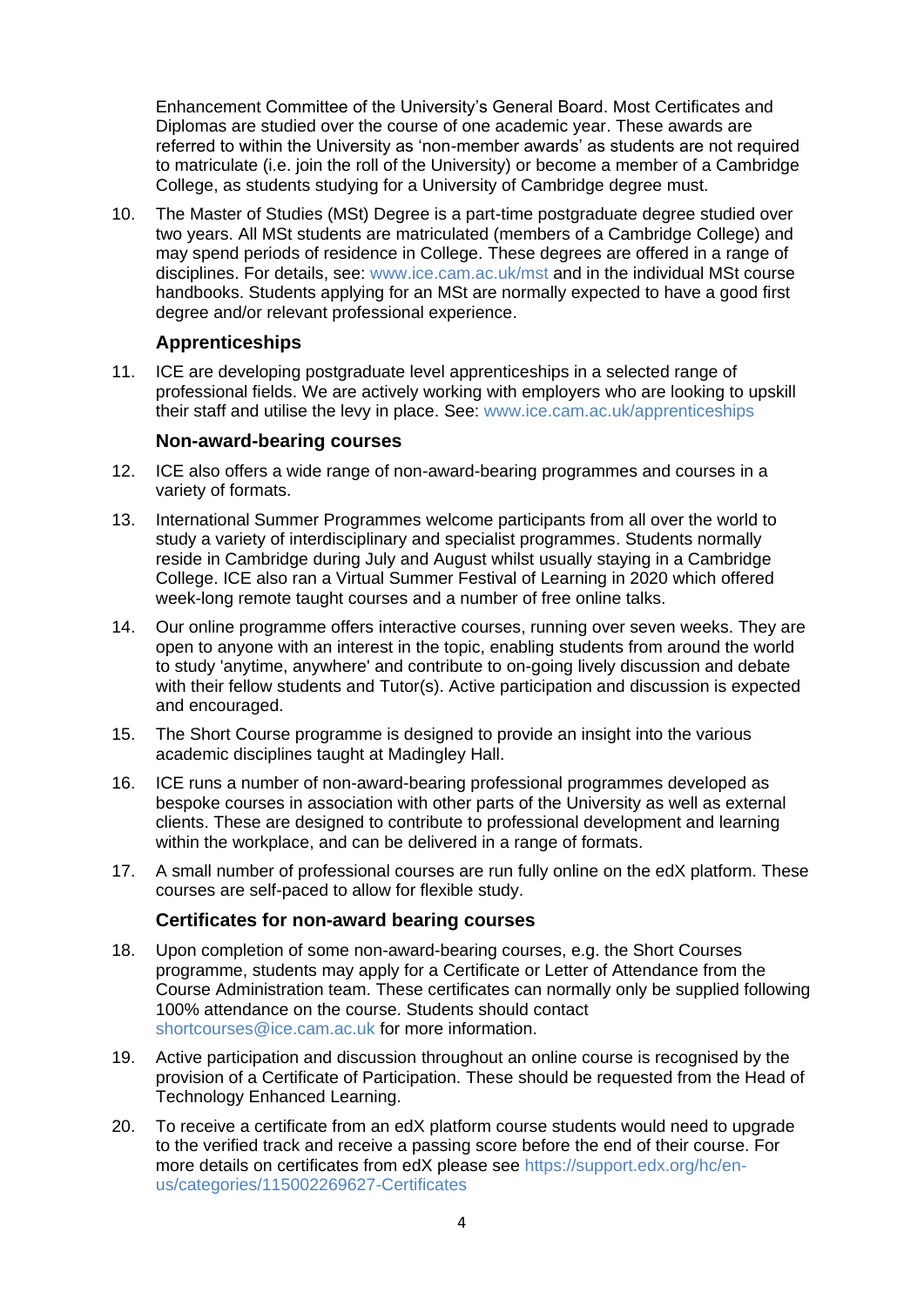# <span id="page-4-0"></span>**Technology Enhanced Learning**

- 21. We use technology enhanced learning to support the majority of courses offered at ICE. With the exception of the Short Course programme, courses are normally supported by learning resources in the ICE Virtual Learning Environment (VLE).
- 22. Students are advised that it is essential to have regular access to an internetconnected computer and to have a unique email account.
- 23. If teaching remotely Tutors can record their lectures/sessions using a number of methods, i.e. Panopto or zoom. The ICE Technology Enhanced Learning team can offer advice and support on recording lectures and on using the ICE VLE (Moodle). For further information and to arrange access, contact the Digital Content and VLE Coordinators at [elearning@ice.cam.ac.uk](mailto:elearning@ice.cam.ac.uk)
- 24. Assignments are submitted online and feedback is delivered online, except where the nature of an assignment makes electronic submission unsuitable. Assignments are automatically uploaded to the text matching and plagiarism detection service, *Turnitin*. For full details see the University Plagiarism and Academic Misconduct webpages: [www.plagiarism.admin.cam.ac.uk/turnitin-uk](https://www.plagiarism.admin.cam.ac.uk/turnitin-uk)
- 25. Students generally retain access to the online learning resources for their course for two academic years after they have completed their course.

# <span id="page-4-1"></span>**Student Registration Exercise**

- 26. All students enrolled on an award-bearing course must complete an annual Registration Exercise for the UK Higher Education Statistics Agency (HESA). This involves confirming and/or updating the personal details that we hold on file about students and checking preferred method of contact and who to contact in an emergency.
- 27. Once a student's place on a course has been confirmed they will receive an email advising them about their Student Identification Number and a further email inviting them to complete the Registration Exercise which has a link to the online form. Further guidance and details can be found at [www.ice.cam.ac.uk/info/student-registration](http://www.ice.cam.ac.uk/info/student-registration-exercise)[exercise](http://www.ice.cam.ac.uk/info/student-registration-exercise)
- 28. Students should contact the Student Data Manager if they have any problems logging into the Student Registration Exercise website, [ice.records@ice.cam.ac.uk](mailto:ice.records@ice.cam.ac.uk)

# <span id="page-4-2"></span>**Tutor email address**

29. Tutors who would like to request an '@cam' email address should contact the HR Coordinator at [tutorrecruitment@ice.cam.ac.uk](mailto:tutorrecruitment@ice.cam.ac.uk)

# <span id="page-4-3"></span>**University card**

- 30. Students studying for an ICE qualification that is at least one academic year in length, and the Tutors teaching on these courses, are eligible for a University card. The card provides full access to the resources of the Cambridge University Library [\(www.lib.cam.ac.uk/\)](http://www.lib.cam.ac.uk/) as well as entry to a number of University of Cambridge facilities such as the University Centre on Mill Lane, Cambridge. See [www.unicen.cam.ac.uk/](http://www.unicen.cam.ac.uk/)
- 31. To receive a University card, students are asked to upload a suitable photograph to their application form or to send an up-to-date passport style photograph to the Student Data Manager, [ice.records@ice.cam.ac.uk](mailto:ice.records@ice.cam.ac.uk)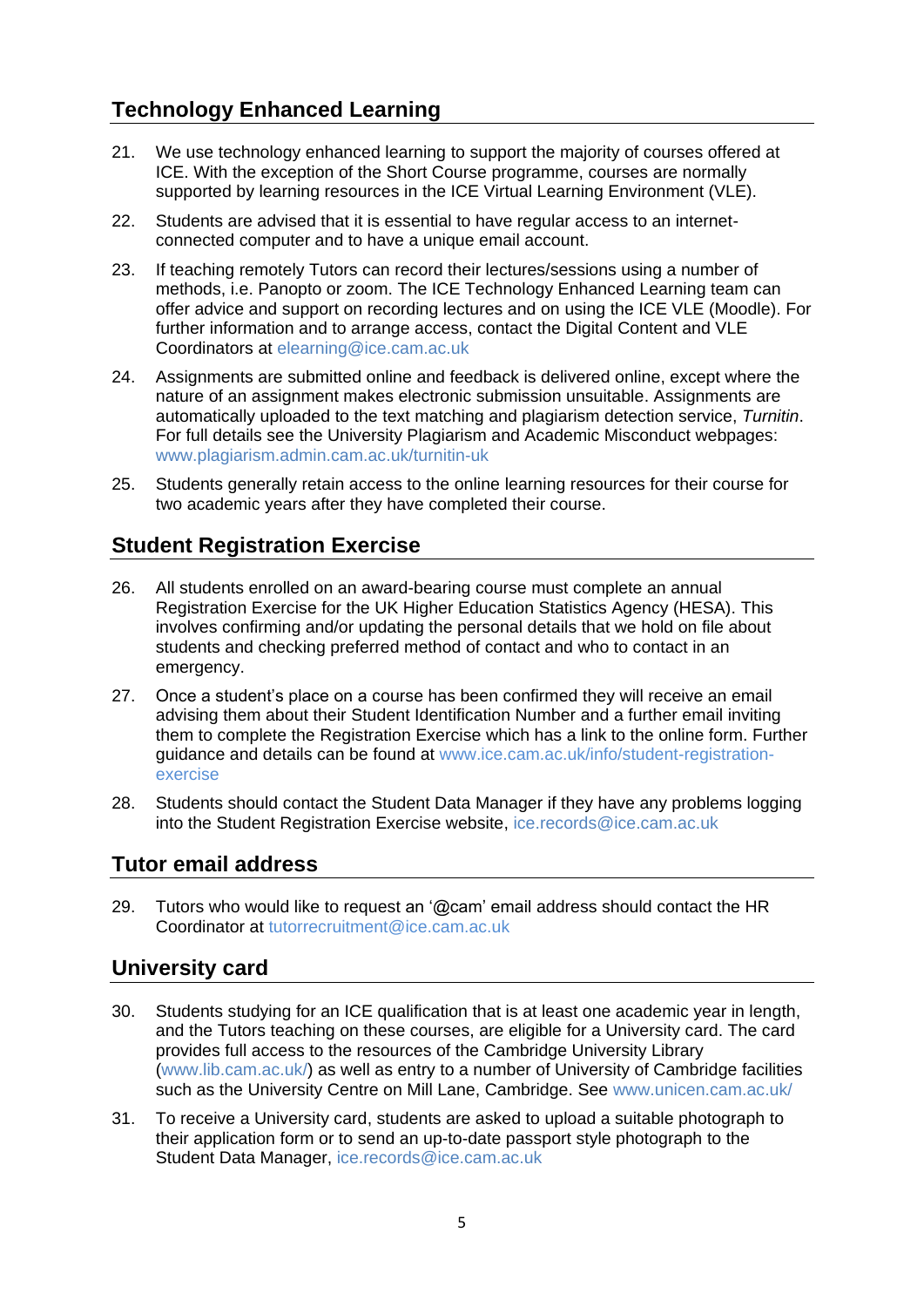- 32. Tutors are asked to send an up-to-date passport style photograph (JPEG format) to the Student Data Manager, [ice.records@ice.cam.ac.uk](mailto:ice.records@ice.cam.ac.uk) Once the card has been produced it will be given to the Tutor at their next teaching session or posted to them.
- 33. To replace a lost card at no charge, students and Tutors should contact the Student Data Manager.
- 34. Both students and Tutors are asked to return their University card to the Student Data Manager when their studies end or when the card expires. The expiry date is given on the card.

# <span id="page-5-0"></span>**Our Students**

## **Student Handbook**

<span id="page-5-1"></span>35. The [Student Handbook i](http://www.ice.cam.ac.uk/info/student-handbook)s available on our website and in the ICE VLE in the Student Information section.

## **Competence in the English language**

- <span id="page-5-2"></span>36. All teaching and assessment is in English. Students for whom English is not their first language are asked to satisfy themselves and ICE that they have the required nearnative command of the language to get the maximum benefit from studying with ICE. Students are informed that less than native fluency in both spoken and written English may affect their success on a course, as even non-award bearing courses at ICE are studied at undergraduate level.
- 37. We ask for recent certification as part of the admissions process for the majority of our programmes. For details, see[:www.ice.cam.ac.uk/info-for-applicants/topic/english](https://www.ice.cam.ac.uk/info-for-applicants/topic/english-language)[language](https://www.ice.cam.ac.uk/info-for-applicants/topic/english-language)

#### **Provision for students and Tutors with additional requirements**

- <span id="page-5-3"></span>38. ICE makes every effort both to anticipate and to make reasonable adjustments to meet the requirements of disabled students and Tutors and those with additional learning requirements. For details of support to students, see: [www.ice.cam.ac.uk/info/students](https://www.ice.cam.ac.uk/info/students-additional-requirements-courses-madingley-hall)[additional-requirements-courses-madingley-hall](https://www.ice.cam.ac.uk/info/students-additional-requirements-courses-madingley-hall)
- 39. ICE requests that any need for disability-related support is noted on a student's application/enrolment form for every course they undertake. Students taking an awardbearing course are asked to complete a Student Additional Requirements Form (SARF) and to provide details on their requirements, such as extra time for the submission of assignments or extra time for examinations. Students taking a nonaward bearing course will be contacted by the Course Administration team to discuss their needs.
- 40. A student may disclose a disability at any point during their course but after the start of a course support may take time to be implemented. Where permission is granted by the student, ICE will inform the Tutor of their declared disability. For guidance on inclusive teaching, including the preparation of course materials, see the Disability Resource Centre: [www.disability.admin.cam.ac.uk/teaching-disabled-students](https://www.disability.admin.cam.ac.uk/teaching-disabled-students) and

[www.disability.admin.cam.ac.uk/staff-supporting-disabled-students/teaching-disabled](http://www.disability.admin.cam.ac.uk/staff-supporting-disabled-students/teaching-disabled-students/inclusive-teaching)[students/inclusive-teaching](http://www.disability.admin.cam.ac.uk/staff-supporting-disabled-students/teaching-disabled-students/inclusive-teaching)

41. Tutors are asked to note any additional needs on their Tutor Information Form (TF04) when joining the ICE Tutor Panel. This will be passed to the relevant Course Administration team to implement any allowances, i.e. a downstairs teaching room.

## **Student visa and entry clearance**

<span id="page-5-4"></span>42. As regulations change and additional documents may be required, students are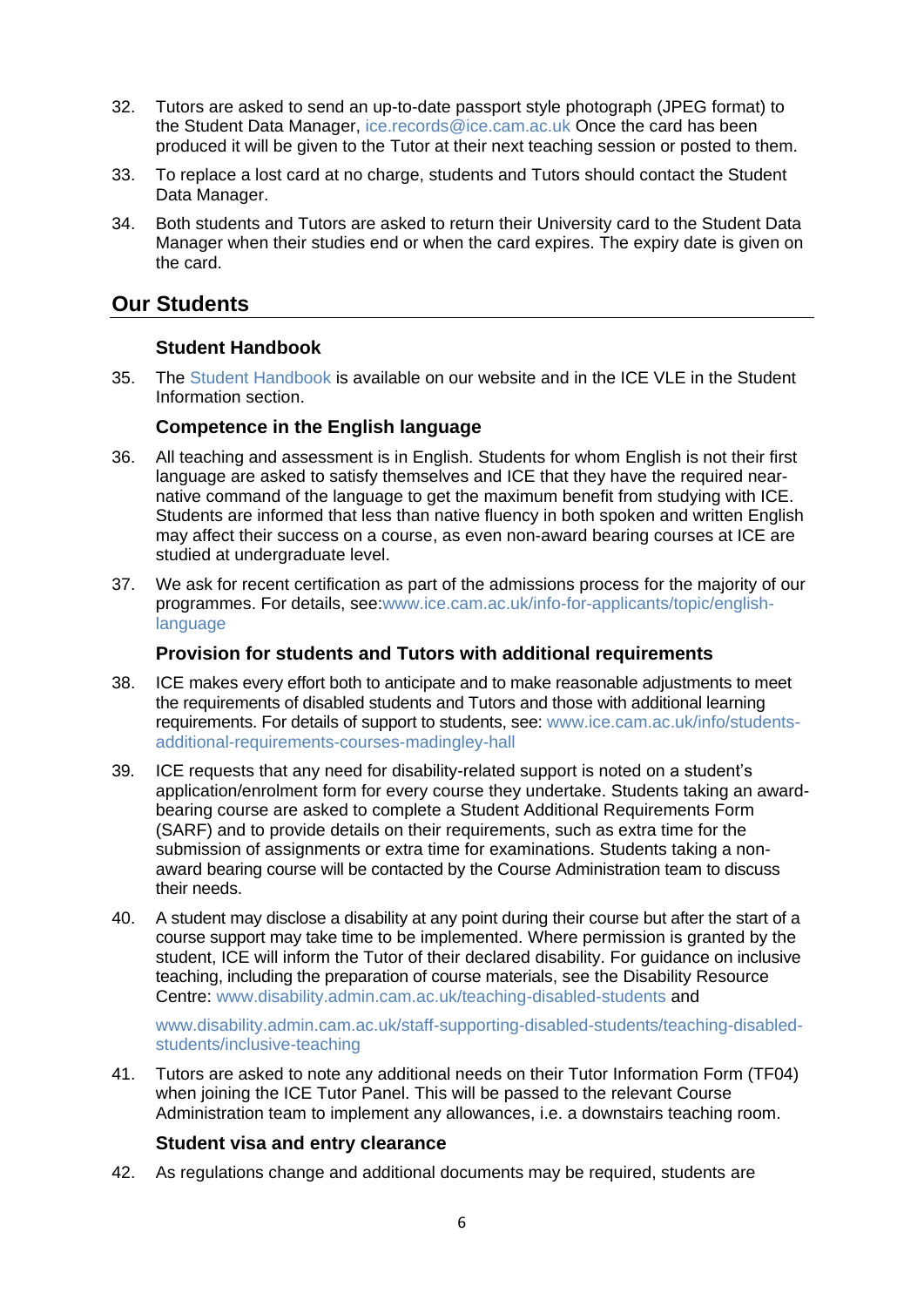expected to always check current requirements. For guidance, see: [www.ice.cam.ac.uk/info/visas-international-students](http://www.ice.cam.ac.uk/info/visas-international-students) [www.gov.uk/study-visit-visa/overview](https://www.gov.uk/study-visit-visa/overview) [www.internationalstudents.cam.ac.uk/](https://www.internationalstudents.cam.ac.uk/)

43. It is the student's responsibility to ensure they apply in sufficiently good time for appropriate visas, so that they are in a safe legal position to begin and complete their course of study in Cambridge.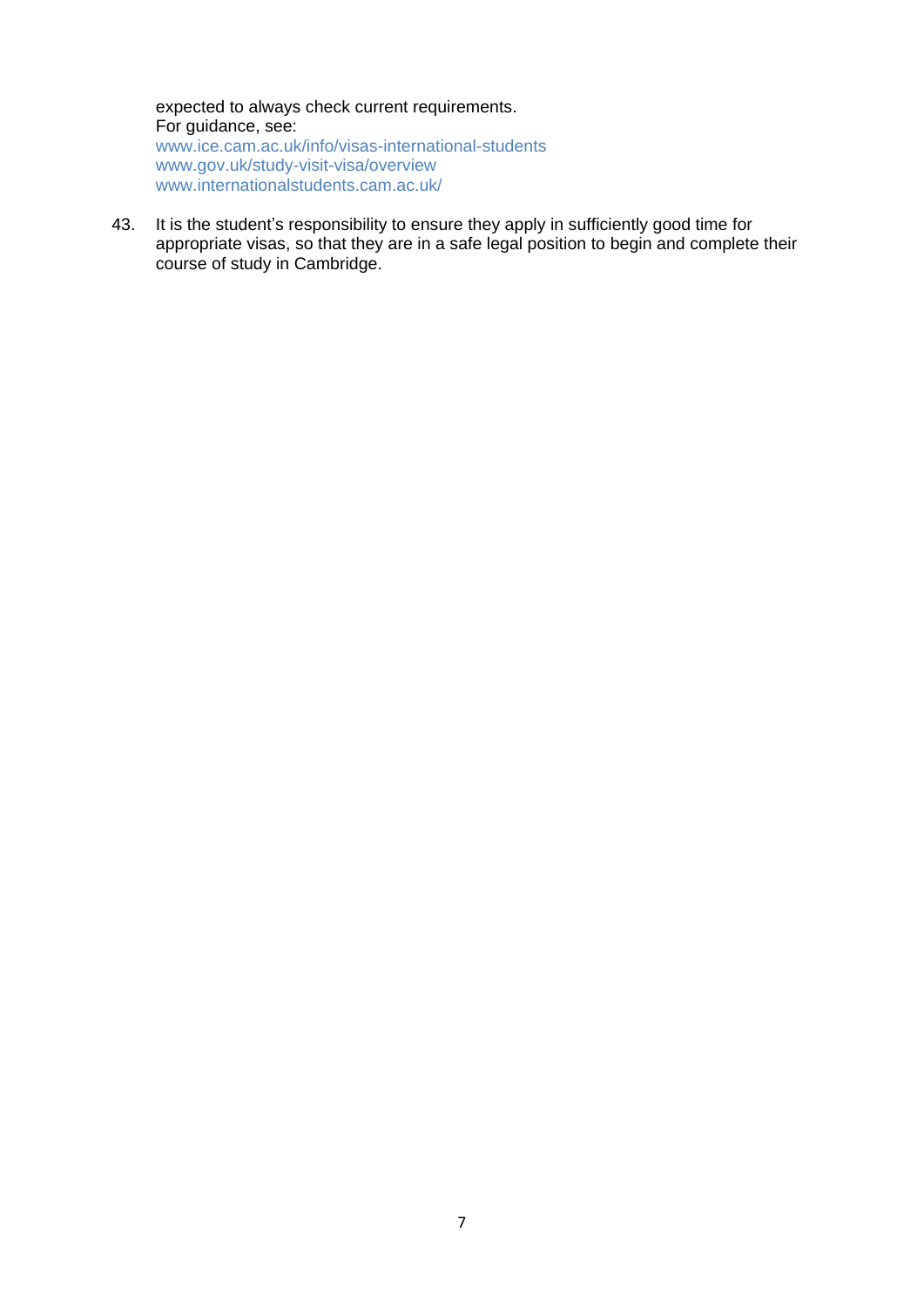# <span id="page-7-0"></span>**Appendix 1 - Contacts**

# <span id="page-7-1"></span>**General enquiries**

| Admissions team                                                                     | ice.admissions@ice.cam.ac.uk<br>01223 746262              |
|-------------------------------------------------------------------------------------|-----------------------------------------------------------|
| Credit queries, credit transcripts, replacement<br>certificates (Student Data team) | ice.records@ice.cam.ac.uk<br>01223 746294 or 01223 760858 |
| <b>Conference Office</b>                                                            | conference.enquiries@ice.cam.ac.uk<br>01223 746264        |
| Disability Liaison Officer (for award-bearing<br>programmes)                        | da@ice.cam.ac.uk<br>01223 746224                          |
| Head of Human Resources, Governance and<br>Administration                           | linda.andrews@ice.cam.ac.uk<br>01223 746224               |
| <b>Madingley Hall Reception</b>                                                     | enquiry@madingleyhall.co.uk<br>01223 746222               |
| Marketing team                                                                      | marketing@ice.cam.ac.uk                                   |
| <b>Quality Governance team</b>                                                      | qa@ice.cam.ac.uk<br>01223 746415 or 01223 746217          |
| <b>Student Data Manager</b>                                                         | ice.records@ice.cam.ac.uk<br>01223 746294 or 01223 760858 |

# <span id="page-7-2"></span>**ICE Director and Divisional Directors**

| Director of Continuing Education                                     | Dr James Gazzard    | james.gazzard@ice.cam.ac.uk  |
|----------------------------------------------------------------------|---------------------|------------------------------|
| Director of Academic Centres                                         | Dr Corinne Boz      | corinne.boz@ice.cam.ac.uk    |
| Director of International Summer<br>Programmes and Lifelong Learning | Sarah Ormrod        | sarah.ormrod@ice.cam.ac.uk   |
| Deputy Director of Academic<br>Centres (Academic)                    | Dr Tom Monie        | thomas.monie@ice.cam.ac.uk   |
| Assistant Director of Academic<br>Centres (Student Experience)       | <b>Garry Bishop</b> | garry.bishop@ice.cam.ac.uk   |
| Personal Assistant to the Directors                                  | Gillian Walker      | gillian.walker@ice.cam.ac.uk |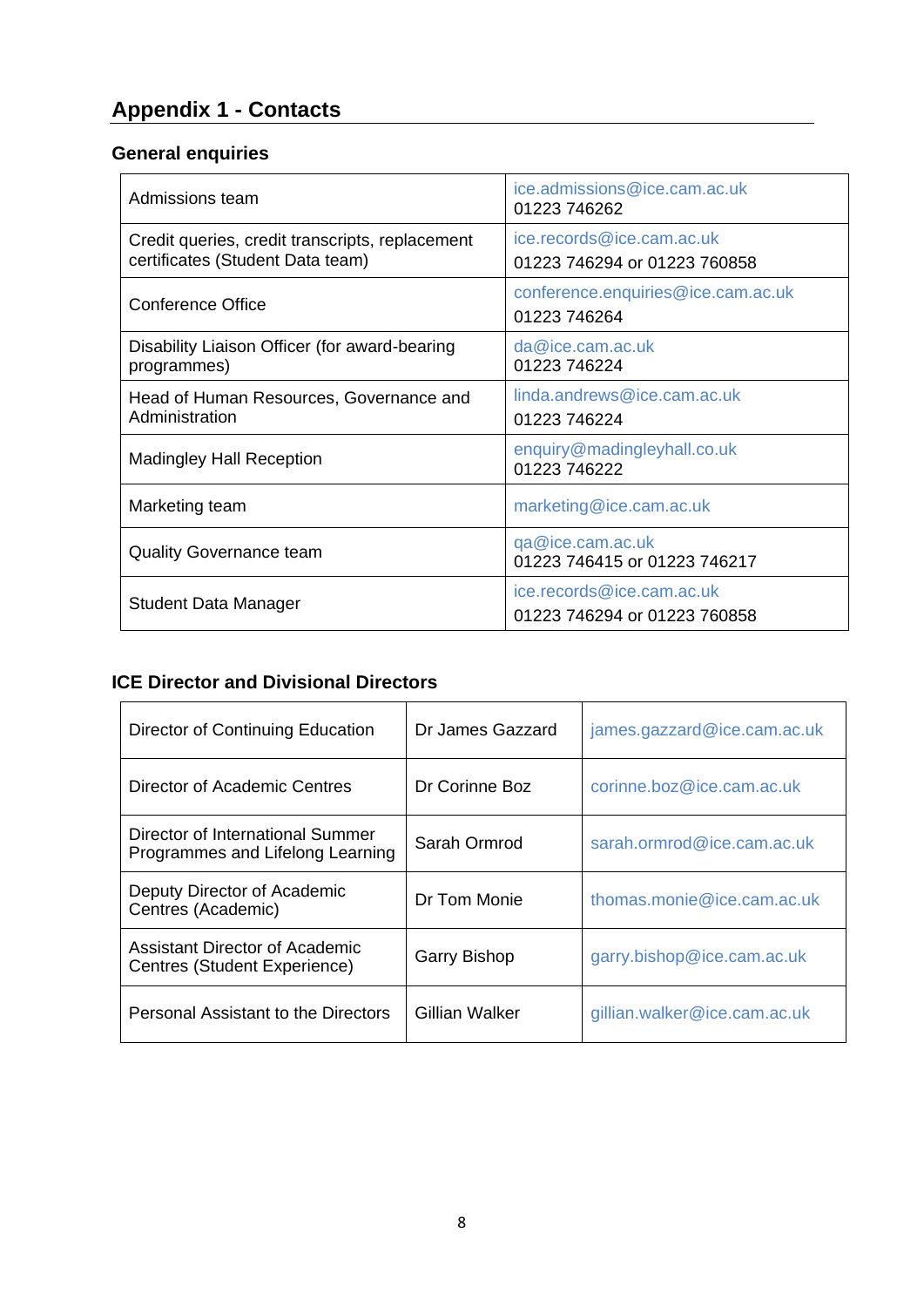# <span id="page-8-0"></span>**Course administration enquiries**

| Apprenticeships                                                                               | apprenticeships@ice.cam.ac.uk |
|-----------------------------------------------------------------------------------------------|-------------------------------|
| Arts and Science courses                                                                      | artscience@ice.cam.ac.uk      |
| <b>Business &amp; Management courses</b>                                                      | business@ice.cam.ac.uk        |
| Career and Professional Development courses                                                   | cpd@ice.cam.ac.uk             |
| Clinical Research, Education and Leadership<br>courses                                        | crel@ice.cam.ac.uk            |
| Coaching courses                                                                              | coaching@ice.cam.ac.uk        |
| <b>Creative Writing courses</b>                                                               | creativewriting@ice.cam.ac.uk |
| <b>Education courses</b>                                                                      | education@ice.cam.ac.uk       |
| <b>English and Literature courses</b>                                                         | literature@ice.cam.ac.uk      |
| <b>Film Studies courses</b>                                                                   | film@ice.cam.ac.uk            |
| <b>Genomic Medicine courses</b>                                                               | genomics@ice.cam.ac.uk        |
| Global Studies and Public Policy courses                                                      | globalstudies@ice.cam.ac.uk   |
| <b>Healthcare Date and Informatics courses</b>                                                | Healthcaredata@ice.cam.ac.uk  |
| <b>Historic Building Conservation and Practical</b><br>Horticulture and Plantsmanship courses | ug-awards@ice.cam.ac.uk       |
| International Pre-Masters course                                                              | ipm@ice.cam.ac.uk             |
| <b>International Summer Programmes</b>                                                        | inteng@ice.cam.ac.uk          |
| <b>Lifelong Learning courses</b>                                                              | shortcourses@ice.cam.ac.uk    |
| <b>Medical Education courses</b>                                                              | meded@ice.cam.ac.uk           |